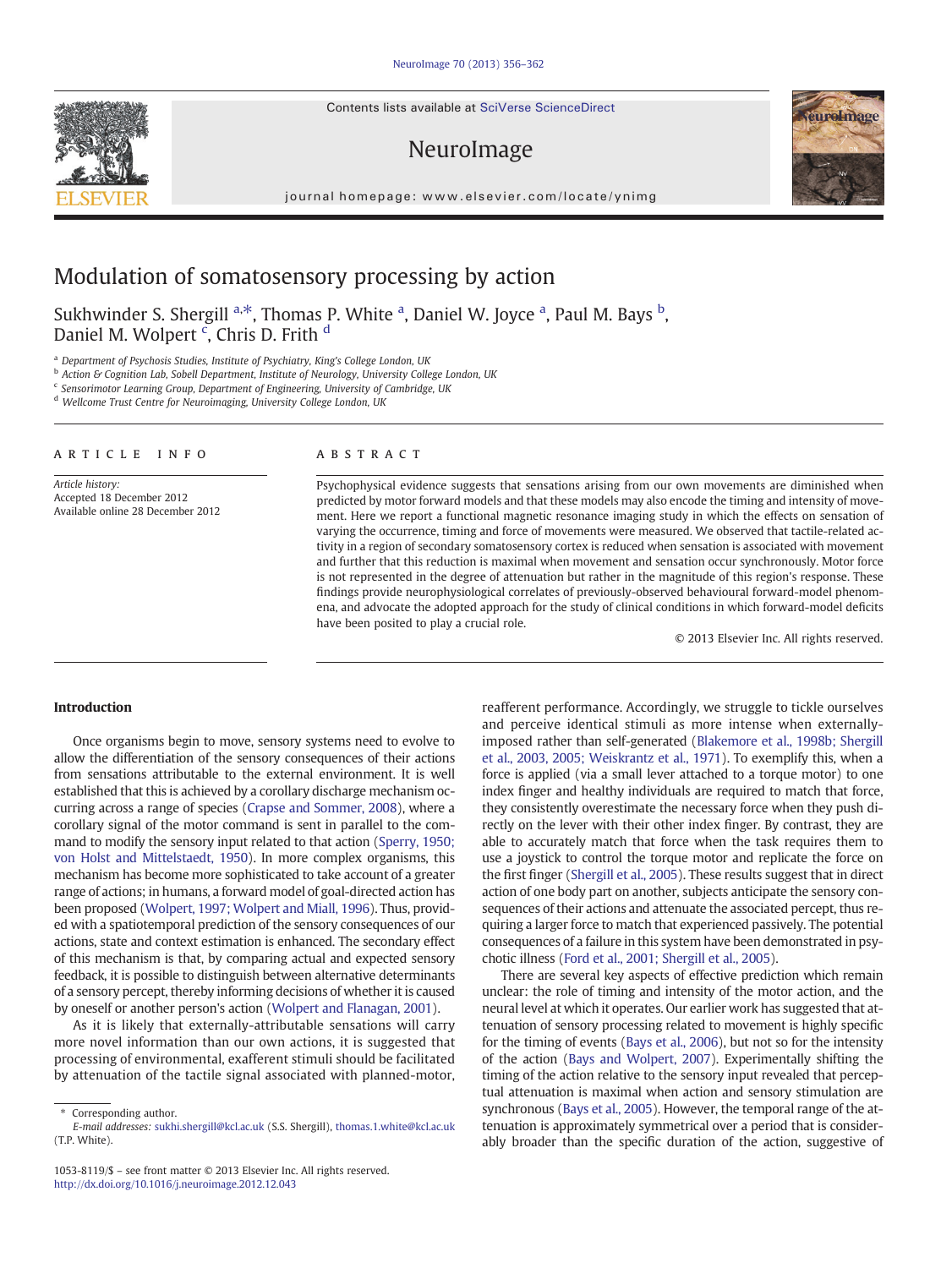<span id="page-1-0"></span>some uncertainty of the internal model in predicting the time of the contact event, or a 'safety margin' built into this systems to allow for the possibility of a prediction error [\(Bays and Wolpert, 2007](#page-5-0)).

Studies of the functional anatomy of sensorimotor prediction posit a role for both the cerebellum and parietal cortex [\(Blakemore and Sirigu,](#page-5-0) [2003](#page-5-0)); the cerebellum as an interface comparing signals between the motor prediction and sensory consequences, and functionally important for motor learning [\(Blakemore et al., 2001](#page-5-0)). The parietal operculum bilaterally is associated with sensory perception arising as a consequence of self-produced movement, relative to that due to externally produced movement [\(Blakemore et al., 1998a](#page-5-0)). Recent functional magnetic resonance imaging (fMRI) studies of somatosensory processing during motion and rest suggest a role for the secondary somatosensory cortex (SII) and insula during movement preparation [\(Jackson et al.,](#page-5-0) [2011; Parkinson et al., 2011\)](#page-5-0). SII has been ascribed several functions which are predicated on manual attention, in tasks requiring manual exploration and tactile object recognition ([Burton, 2001; Valenza et](#page-5-0) [al., 2001](#page-5-0)). Insular cortex responds more generally to cognitively, emotionally and homeostatically salient stimuli [\(Menon, 2011\)](#page-5-0). Diminished activity in these regions during volitional movement suggests that attention towards behaviourally irrelevant objects is minimised to facilitate proprioceptive motor performance [\(Jackson et al., 2011;](#page-5-0) [Nelson,](#page-5-0) [1996](#page-5-0)). This is mediated by a network of premotor regions including supplementary motor area, cingulate motor area and bilateral premotor cortex, which have been shown to significantly influence SII and insular activation during sensorimotor integration [\(Parkinson et al., 2011\)](#page-5-0).

Guided by this neuroimaging literature and previous psychophysical reports [\(Bays et al., 2005; Blakemore et al., 1998a, 1998b, 2000; Jackson](#page-5-0) [et al., 2011\)](#page-5-0) we conducted an fMRI study in which we manipulated the link between action and its consequences as well as the timing of this link. We hypothesised that somatosensory blood-oxygenation level dependent (BOLD) response associated with sensory stimulation resulting from a synchronous motor act would be attenuated when compared to that produced by a qualitatively-identical tactile stimulus experienced in the absence of an action. We also predicted that this putative BOLD response attenuation would be significantly reduced when a temporal delay was introduced between performance the action and its sensory consequence. In light of previous neuroimaging findings ([Blakemore](#page-5-0) [et al., 1998b; Hesse et al., 2010](#page-5-0)), analysis was focused on response in SII, primary somatosensory cortex (SI) and cerebellum. In addition, on the basis that incorporating physical characteristics of movement within forward models is likely to improve their effectiveness, we investigated the relationship between the force of the movement and the associated modulation of sensorimotor BOLD responses.

### Material and methods

# Participants

Fifteen individuals with no reported personal history of neurological or psychiatric illness or drug dependence (age:  $32.9 \pm 7.8$  years) were recruited to take part in this fMRI study. Ethical approval was provided by South London and Maudsley Research and Ethics Committee. All participants provided informed written consent and were given a monetary inconvenience allowance for participation in the study.

#### Experimental procedure

Participants performed a sensorimotor task comprising two 14 minute sessions, containing a total of 200 randomly-ordered experimental trials split equally between the experimental conditions and 60 randomly-interpolated null trials. To facilitate the required sustained attention, sessions were split by a short relaxation period, during which the participants remained in the scanner. Participants viewed a screen onto which visual stimuli were projected through appropriately aligned mirrors mounted on the scanner headcoil. The experimental apparatus is depicted in Fig. 1 and force measured through the use of two pressure sensors mounted one above the other [\(Bays et al., 2005](#page-5-0)). The upper sensor was fixed in space while the lower was mounted on the end of a lever that was attached to a small torque motor. This permitted a tap (by the right index finger) on the upper sensor to be transmitted synchronously, asynchronously with a 500 ms delay, or not at all to the left index finger. The tactile stimulus could also be presented with or without the right finger tap. The experiment was arranged as eight experimental conditions in a  $2 \times 2 \times 2$  factorial design. The factors were 1) the presence or absence of self-generated movement, that is the right finger tap on the upper sensor  $(M - 0/1)$ ; 2) the presence or absence of a tactile stimulus was delivered to the left finger  $(S - 0/1)$ ; and 3) the presence or absence of a 500-millisecond delay between the application of the right finger tap and its transmission to the left finger  $(D - 0/1)$ . Thus the eight experimental conditions were self-produced tactile stimuli (M1S1), externally produced tactile stimuli (M0S1), self-produced movement without tactile stimuli (M1S0) and rest (M0S0) – each with and without a 500 ms delay (M1S1D0, M1S1D1, M1S0D0, M1S0D1, M0S1D0, M0S1D1, M0S0D0, M0S0D1). The use of a factorial design necessitated the inclusion of delay trials for each of the four primary conditions; although, there was no real difference between the trials where the delay coincided with an absence of tactile stimuli. Each trial lasted 6.5 s and consisted of a visual cue indicating 'TAP' or 'DON'T TAP' (1 s), a countdown (1.5 s), a response period (1 s) and a rest period (3 s).

#### MRI data acquisition

Blood oxygenation level-dependent (BOLD) functional images were acquired on a GE 3 Tesla system (Signa Excite, General Electric, Milwaukee, WI) with an 8-channel head coil using an echo planar imaging sequence with the following parameters: repetition time (TR): 2600 ms, echo time (TE): 30 ms, flip angle: 90°. In each of two 14-minute sessions, 166 volumes comprising forty descending, sequentially-ordered 2 mm axial slices (with 1.6 mm gap between slices) and an in-plane resolution of 3 mm $\times$ 3 mm were acquired.

#### fMRI data preprocessing and analysis

fMRI data were preprocessed using SPM5 (Statistical Parametric Mapping, Wellcome Department of Imaging Neuroscience, University of London, UK). Data were realigned to the first image, normalised to a standard template of the MNI brain and smoothed using an 8-mm full-width at half-maximum Gaussian kernel.

First-level event-related general linear models (GLMs) were constructed for each participant. These included a regressor predicting the BOLD response to each condition by convolving a vector of delta functions for the onset of the response instruction for that condition with the canonical haemodynamic response function. The first and second derivatives of these timecourses were also calculated and included as further regressors for each condition. Effects of head motion were



Fig. 1. The experimental set-up, showing right-index finger movement and effected left-index finger sensation. (RH — right hand; LH — left hand).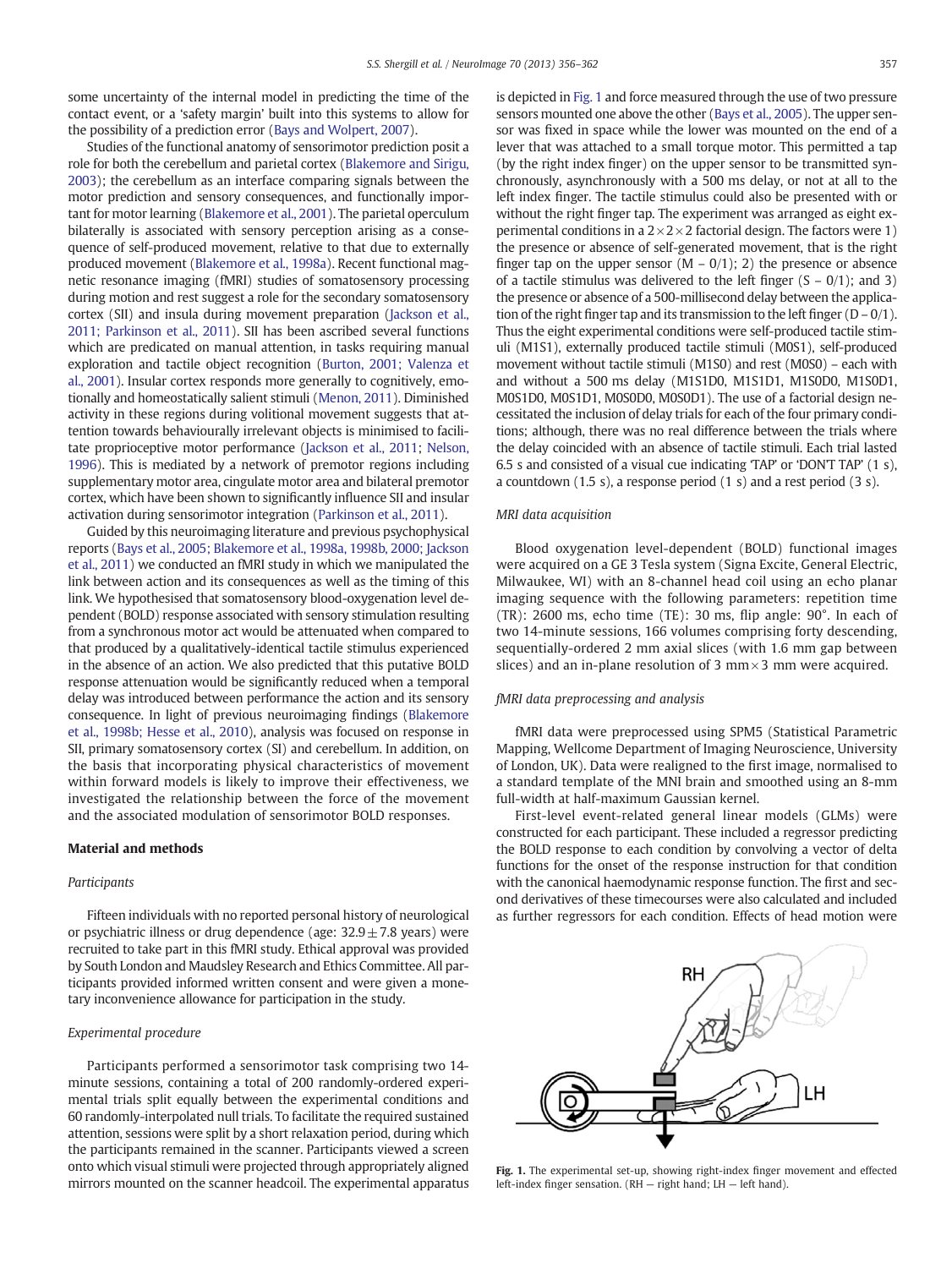minimised by the inclusion of six realignment parameter vectors as regressors of no interest.

First-level contrast images were calculated for the canonical responses to each of the eight experimental conditions. The approach of modelling temporal and dispersion derivatives but not including these regressors in contrast images has been shown to optimally reflect canonical responses having accounted for non-standard responses ([Steffener et al., 2010](#page-6-0)). First-level contrast images for the eight experimental conditions were entered into a full-factorial analysis of variance (ANOVA) model with a  $2 \times 2 \times 2$  design to include three within-subject binary factors: motion; sensation; and delay. Grand-mean scaling was omitted from this procedure. Main effects of these factors and their interaction were assessed by constructing F-contrast images. Clusters were judged to be significantly activated on the basis of spatial extent and number of contiguous supra-threshold voxels using an uncorrected voxel-level inclusion criterion of  $P < 0.001$  and a cluster-level significance threshold of  $P < 0.05$ , corrected.

# Region of interest analyses of movement effects and their modulation by delay

In addition to the whole-head analysis, a region of interest (ROI) approach was adopted to investigate task effects in SI, SII and cerebellum. For these regions, mean data for a sphere of 6-mm radius were extracted and activity in these spheres assessed using the same ANOVA models as in whole-head mass univariate analysis. ROIs were centred on the foci of previously published forward-model effects for SII ( $x=42$ ,  $y=-24$ ,  $z=18$ ) and culmen of the anterior lobe of the cerebellum (x=22, y=−58, z=−22) according to Blakemore and colleagues ([Blakemore et al., 1998b](#page-5-0)). For SI, the ROI was centred on the index finger locus identified during somatotopic mapping of SI using fMRI ( $x=49$ ,  $y=-19$ ;  $z=45$ ) ([Francis et al.,](#page-5-0) [2000\)](#page-5-0). SI and SII analyses were limited to grey-matter voxels within these, using a binarized template mask with the aim of enhancing sensitivity for neuronally-derived signals. The ROI mean betas were exported to SPSS (version 20, IBM Corp., New York) for statistical examination. Repeated-measures ANOVA tests were performed for each ROI independently, including movement, sensation and delay as withinsubject factors and investigating the main effects of these factors and their interaction.

To more explicitly investigate effects of movement and delay on somatosensory activation, a further ROI analysis was conducted looking at the three most pertinent experimental conditions: M1S1D0, M1S1D1 and M0S1D0. To ascertain whether movement significantly reduced concomitant somatosensory responses, mean contrast estimates within these regions for the M1S1D0 and M0S1D0 conditions were compared using a paired-samples T-test for each region. To ascertain whether the introduction of delay modulated the predicted somatosensory attenuation, comparisons between the contrast estimates for the M1S1D0 and M1S1D1 conditions were judged using further paired-samples T-tests.

#### Force modulation of sensorimotor BOLD response

Condition-specific average forces following right index-finger movement were calculated for each individual (for conditions involving right finger movement), and their variation on the basis of experimental manipulation of sensation and delay on these forces assessed using a  $2\times 2$ repeated-measures ANOVA test.

To investigate the relationship between exerted force and BOLD activity on a single-trial basis, the recorded force measurements were included as first-order parametric modulators of BOLD activity for events in the four conditions including right index-finger movement (M1S1D0, M1S1D1, M1S0D0 and M1S0D1) in first-level GLMs otherwise identical to those described above ([fMRI data preprocessing and analysis](#page-1-0) section). Contrast images were calculated for each individual for the overall effect of force modulation across all four conditions. Mean time-series contrast estimates of grey-matter voxels within three 6-mm radius sphere regions of interest centred on the peak locations found in primary motor cortex (MI; second-level main effect of movement), SI and SII (as described above) were calculated for each individual. One-sample T-tests were used for each region independently to test whether these contrast estimates significantly differed from zero.

# Results

# Brain activation

Significant self-generated-movement related activation (Table 1(A); [Fig. 2\)](#page-3-0) was found in regions including left precentral gyrus (MI), superior frontal gyrus, cerebellum, thalamus and basal ganglia. Significant tactile-sensation related effects (Table 1(B); [Fig. 2](#page-3-0)) were observable in right postcentral gyrus (Brodmann Area 3; SI) and bilateral postcentral gyrus (Brodmann Areas 40 and 43; SII). No significant clusters of activation were observed for the main effect of delay or any interaction effects after correcting for multiple comparisons at whole-brain level.

# Region-specific findings

As [Table 2](#page-3-0) illustrates, SII exhibited significant main effects of sensation and delay, and movement by sensation, movement by delay and movement by sensation by delay interactions. SI displayed significant main effects of movement and sensation, while only a highly-significant main effect of movement was observed in cerebellum. However, noteworthy trends towards interaction effects were observed between sensation and delay in cerebellum, and between movement and sensation in SI.

Investigation of condition-specific effects revealed that the response during movement and synchronous sensation (M1S1D0) was reduced in SII when compared to sensation alone (M0S1D0;  $T(14)=2.20$ , P= .045) and also when compared to movement accompanied by a delayed sensation (M1S1D1;  $T(14) = 3.25$ , P = .006; [Fig. 3](#page-4-0)). This pattern of response was specific to SII. By contrast, in SI no significant difference in activation was observed between the three conditions ([Fig. 3](#page-4-0)). In cerebellum, significantly increased response was observed during M1S1D0 when compared to the M0S1D0 condition (T(14) = 6.23, P =  $2 \times 10^{-5}$ ; [Fig. 3](#page-4-0)).

Table 1

| Significant grey-matter activations associated with movement and sensation. |  |  |  |
|-----------------------------------------------------------------------------|--|--|--|
|                                                                             |  |  |  |

| Brain structure (Brodmann area)               | Talairach coordinates Peak voxel F-value |        |  |  |  |  |  |
|-----------------------------------------------|------------------------------------------|--------|--|--|--|--|--|
| (A) Local maxima for main effect of movement  |                                          |        |  |  |  |  |  |
| Precentral gyrus (4)                          | $-39 - 1256$                             | 169.80 |  |  |  |  |  |
| Superior frontal gyrus (6)                    | 0 5 4 9                                  | 171.94 |  |  |  |  |  |
| Inferior frontal gyrus (9)                    | $-59730$                                 | 70.28  |  |  |  |  |  |
| Precentral gyrus (44)                         | $-56911$                                 | 44.80  |  |  |  |  |  |
| Cingulate gyrus (32)                          | $-61932$                                 | 73.34  |  |  |  |  |  |
| Cingulate gyrus (23)                          | $-3 - 1628$                              | 20.05  |  |  |  |  |  |
| Insula $(13)$                                 | $-36114$                                 | 73.34  |  |  |  |  |  |
| Superior temporal gyrus (42)                  | $62 - 3121$                              | 37.38  |  |  |  |  |  |
| Cuneus (17)                                   | $15 - 905$                               | 37.48  |  |  |  |  |  |
| Cerebellum                                    | $15 - 53 - 12$                           | 160.92 |  |  |  |  |  |
| Thalamus, ventral lateral nucleus $-12-174$   |                                          | 186.90 |  |  |  |  |  |
| Thalamus, ventral anterior nucleus            | $12 - 69$                                | 42.44  |  |  |  |  |  |
| Putamen                                       | $-2190$                                  | 73.77  |  |  |  |  |  |
| Putamen                                       | $1812 - 1$                               | 51.63  |  |  |  |  |  |
| (B) Local maxima for main effect of sensation |                                          |        |  |  |  |  |  |
| Postcentral gyrus (43)                        | $50 - 1417$                              | 27.44  |  |  |  |  |  |
| Postcentral gyrus (40)                        | $-56 - 2018$                             | 15.93  |  |  |  |  |  |
| Postcentral gyrus (3)                         | $56 - 1042$                              | 14.19  |  |  |  |  |  |
| Middle temporal gyrus (22)                    | $-48 - 5811$                             | 18.51  |  |  |  |  |  |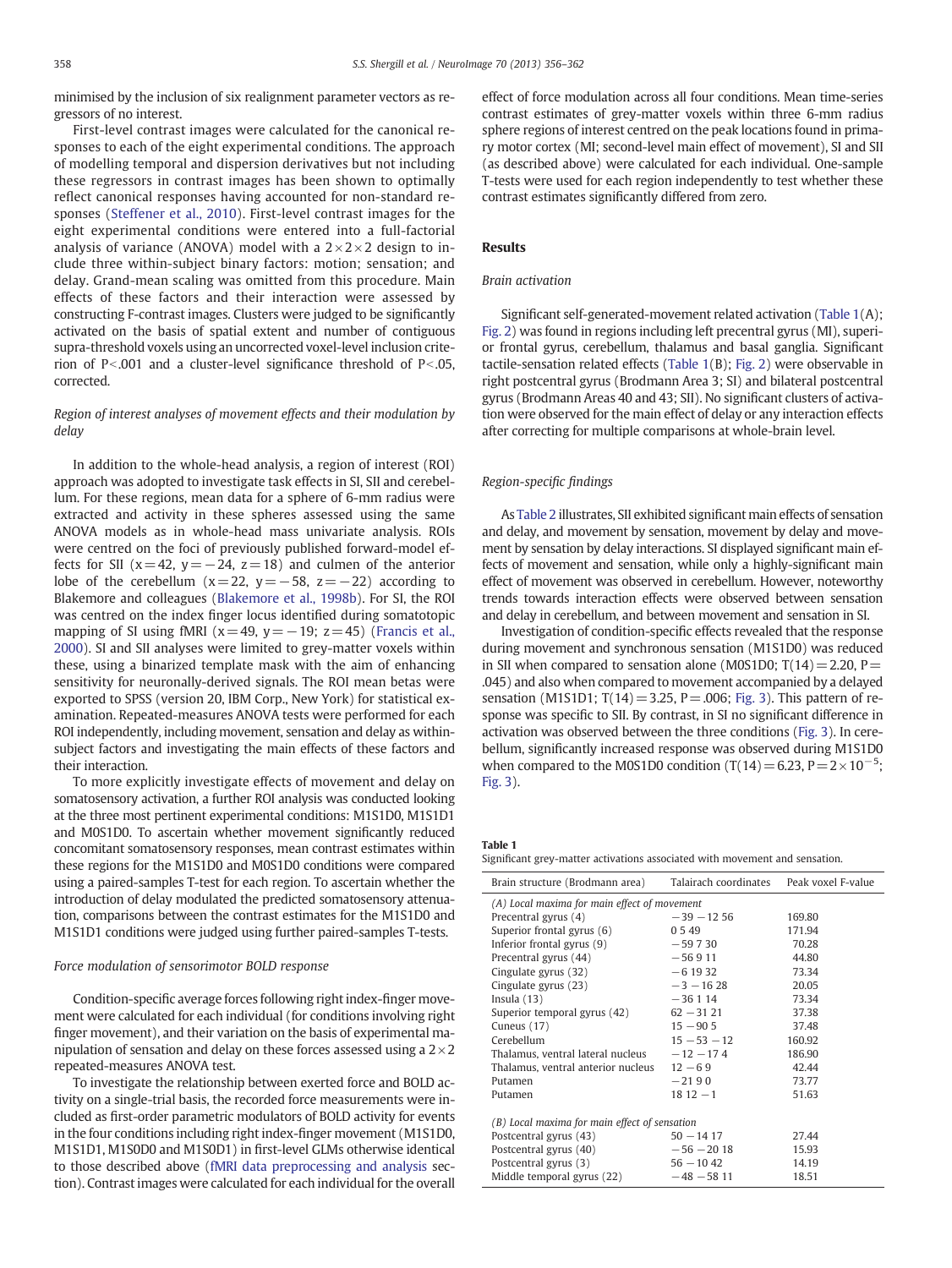<span id="page-3-0"></span>

Fig. 2. Significant main effects of movement (top) and tactile sensation (bottom) overlaid on a standardised T1-weighted image. These maps were produced using the whole-brain ANOVA carried out to investigate whole-brain effects. Voxels significant at P<.001 uncorrected threshold. Condition-specific colour bars below each effect display F-value scales.

## Force

No significant difference was observed in force exerted between the four conditions involving right index-finger movement (M1S1D0: 2.11 $\pm$ 0.51 N (mean $\pm$ standard deviation); M1S1D1: 2.16 $\pm$ 0.51 N; M1S0D0: 2.14 $\pm$ 0.48 N; M1S0D1: 2.16 $\pm$ 0.48 N).

Across movement-containing conditions force significantly and linearly modulated BOLD response in MI (contrast estimate:  $2.55 \pm$ 1.09;  $T(14) = 2.34$ , P = .035), and notably, also in SII (contrast estimate:  $2.30 \pm 0.97$ ; T(14) = 2.38, P = .032). Force did not significantly modulate BOLD activity in SI.

# Discussion

By systematically controlling the occurrence and timing of a left index-finger sensation associated with a right index-finger movement, it was possible to investigate the neural basis of the modification of sensory processing by putative forward models of motor planning in this fMRI study. A localised region of SII exhibited activity consistent with aspects of these models observed in previous psychophysical experiments.

In this region of SII, activation was significantly reduced when leftfinger sensation was a direct consequence of self-generated movement as compared with when it was generated mechanically, demonstrating it to be a focus of movement-induced tactile attenuation. Importantly, SII activation was also significantly attenuated in the synchronous movement and sensation condition as compared with the same condition with a delay of 500 ms between movement and sensation. The data demonstrate that the attenuation of activation within SII is maximal when sensation occurs at a predicted time point, in accord with previous behavioural force-matching studies ([Bays et al., 2005; Johansson](#page-5-0) [and Westling, 1988](#page-5-0)), and thereby providing a neural correlate of these reported psychophysical effects. While it has been previously shown that this region's activity is attenuated by self-movement [\(Blakemore et al., 1998b, 2000\)](#page-5-0), this study shows for the first time that the attenuation evident here is lessened if there is onset delay between the associated motor and tactile events.

While the data provide strong evidence of forward-model outputs being expressed in SII, the pattern of activation exhibited by SI and cerebellum also implicates these regions. Targeted evaluation of the activity in these latter regions in three pertinent conditions suggested that their activity was not attenuated in the same manner as SII. However, there was a trend for an interaction effect between movement and sensation in SI when considering all eight experimental conditions. This latter finding supports previous magnetoencephalography reports

#### Table 2

Region-specific repeated-measures analysis of variance results. Bold type denotes significant main effect of task or associated interaction.

|                       | Region of interest  |         |         |                     |         |         |                     |         |                  |
|-----------------------|---------------------|---------|---------|---------------------|---------|---------|---------------------|---------|------------------|
|                       | SI                  |         |         | SII                 |         |         | Cerebellum          |         |                  |
| Effect/interaction    | Mean sum of squares | F-value | P-value | Mean sum of squares | F-value | P-value | Mean sum of squares | F-value | P-value          |
| M                     | 3.81                | 5.07    | .041    | 0.71                | 0.38    | .548    | 127.65              | 69.67   | $8\times10^{-7}$ |
|                       | 7.34                | 10.24   | .006    | 13.44               | 11.20   | .005    | 2.18                | 1.58    | .270             |
| D                     | 0.44                | .59     | .455    | 5.60                | 9.57    | .008    | 0.97                | 1.92    | .187             |
| M x S                 | 1.66                | 3.88    | .069    | 1.98                | 5.78    | .033    | 2.15                | 2.60    | .129             |
| $M \times D$          | 0.37                | 0.37    | .554    | 4.05                | 7.12    | .018    | 0.38                | 0.22    | .650             |
| $S \times D$          | 0.78                | 1.34    | .267    | 1.62                | 2.13    | .166    | 4.06                | 4.22    | .059             |
| $M \times S \times D$ | 0.02                | 0.02    | .902    | 3.41                | 7.20    | .018    | 0.34                | 0.42    | .527             |

M, motion; S, sensation; D, delay.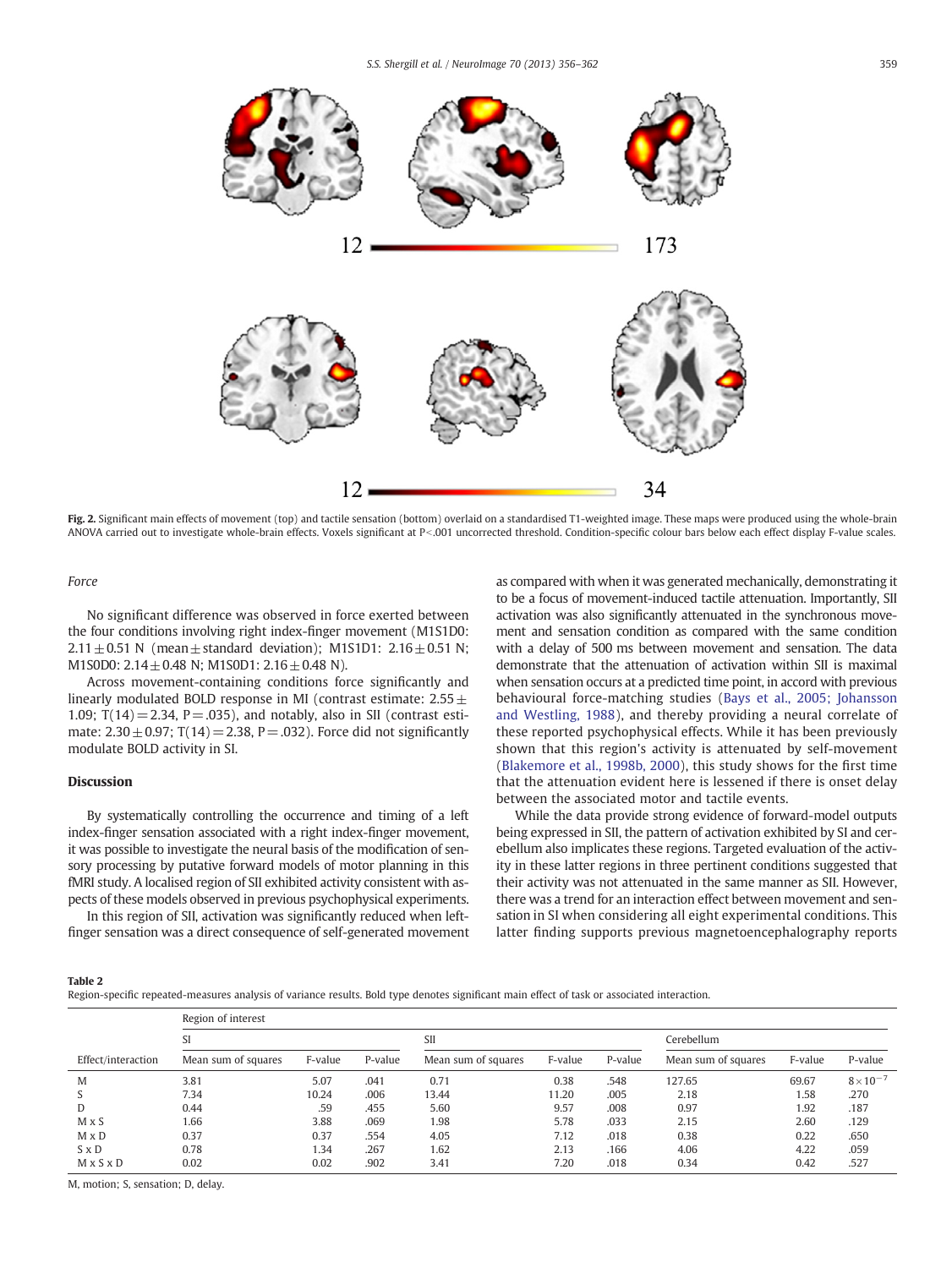<span id="page-4-0"></span>

Fig. 3. Condition-specific task estimates and region of interest location, for primary somatosensory cortex (top), secondary somatosensory cortex (middle) and cerebellum (bottom). Error bars denote standard error of the mean.

of movement-induced tactile attenuation in SI ([Hesse et al., 2010](#page-5-0)). Moreover, electroencephalographic reports of attenuated somatosensory evoked potential (SEP) amplitude in a time window representative of SI function in response to peripheral nerve stimulation during movement ([Jones et al., 1989; Rushton et al., 1981\)](#page-5-0), and the finding that the relative timing of motion and sensation determines degree of attenuation [\(Rushton et al., 1981](#page-5-0)), suggest that sensory suppression is coded in SI. However, since SI SEP attenuation is equivalent during both passive and active movement [\(Rushton et al., 1981](#page-5-0)), SI gating may not be specifically a forward-model phenomenon.

Despite the characteristics of the investigated region of anterior cerebellar lobe suggesting it to directly influence motion, there was nevertheless a trend for this region to exhibit a sensation by delay interaction. The results on the whole do not therefore preclude SI or cerebellar involvement in predictive motor models but rather suggest primacy of SII as the downstream locus of the sensory attenuation that they encode. That several cortical regions encode forward-model correlates has also been found in relation to vocalisation, where both middle and superior temporal structures are seen to be involved [\(Doehrmann et al., 2010; Wild et al.,](#page-5-0) [2012](#page-5-0)). It is feasible that the characterisation of regional-specific aspects of motor prediction is complicated by non-linearity and the influence of local inhibitory processes. However, several notable findings implicating the cerebellum have been recently made. In an elegant study using transcranial magnetic stimulation to dampen motor cortex reactivity, the source of forward models was demonstrated to be upstream of primary motor cortex ([Voss et al., 2006\)](#page-6-0), indirectly implicating cerebellum. Furthermore, while cerebellum is essential for visually-guided movement

perhaps the most direct evidence of cerebellar involvement in internal predictive models was provided by recent single-unit observations from cat cerebellar Purkinje cells. Tonic activity initiated and correlated with visual target movement, but dissociated from eye or limb movement, was found to be sustained during transient disappearance of the target suggesting it to relate not directly to motor performance but rather to the spatiotemporal prediction of movement [\(Cerminara et al., 2009\)](#page-5-0).

This work does not provide strong evidence for thalamic involvement in forward-model estimation, in line with previous work demonstrating SI somatosensory gating persists in thalamotomised Parkinson's patients [\(Rushton et al., 1981](#page-5-0)). However, activation was observed in two firstorder motor relay nuclei, the ventral anterior and ventral lateral nuclei, as a main effect of motion. It is feasible that these structures contribute to sensorimotor prediction in light of their respective driver input from cerebellum and basal ganglia and direct connections with primary and premotor cortical structures (for review, see [Sherman, 2005](#page-5-0)). Targeted investigation of their role is a worthwhile future objective but must make use of optimised high-resolution scanning protocols given the scale of these structures.

It is has been suggested that motor forward models may code physical attributes of movement, such as intensity, in addition to their timing; however, psychophysical data suggest that tactile attenuation is not modulated by movement force [\(Bays and Wolpert, 2007](#page-5-0)). This study found a significant positive linear relationship between movementrelated force and sensorimotor BOLD activity in MI in line with monkey cellular activity findings ([Georgopoulos et al., 1992\)](#page-5-0). Another principal finding of this study is the observation of a significant positive linear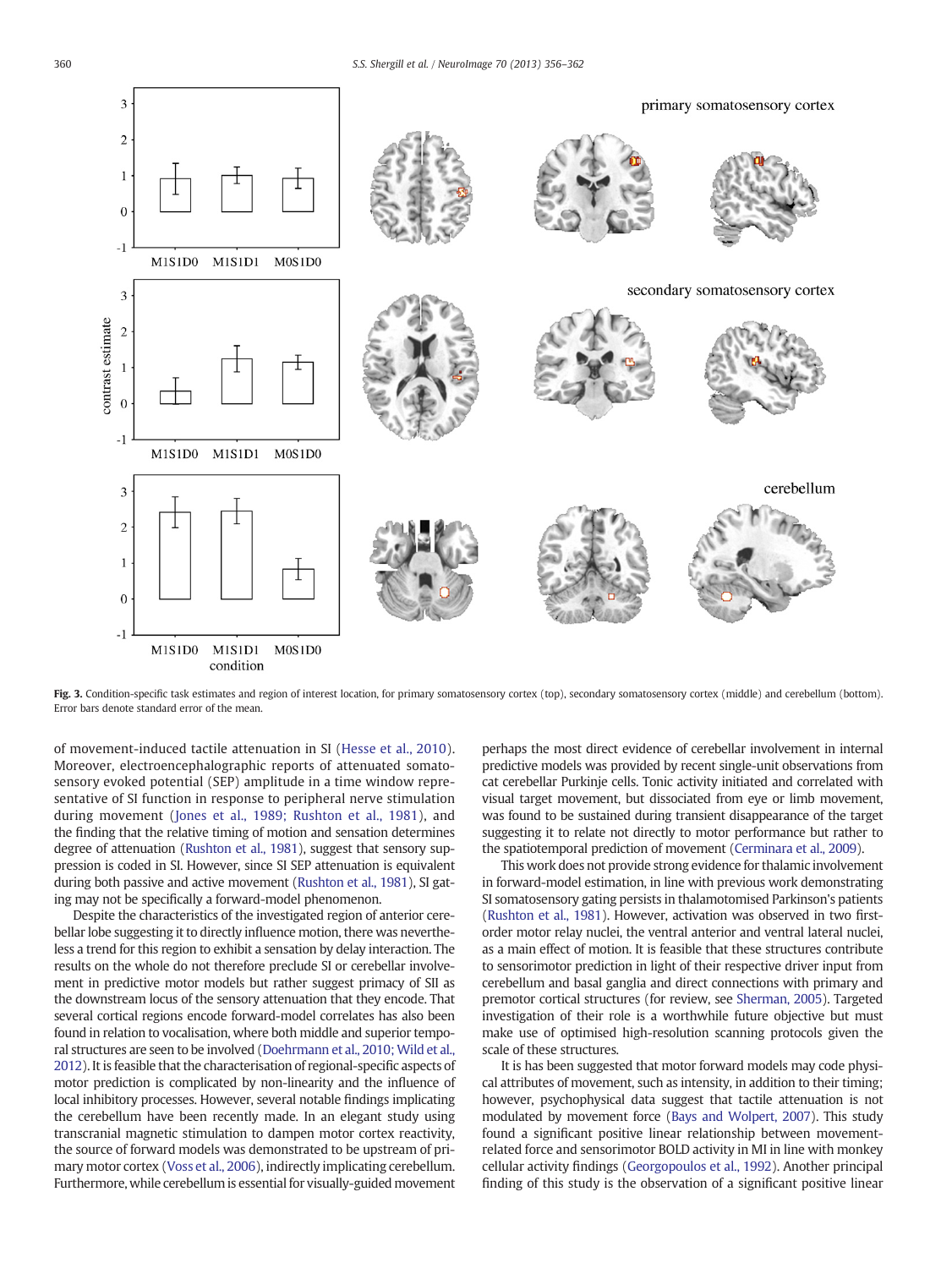<span id="page-5-0"></span>relationship between motor force and activation in SII but not SI. In other words, while synchronous self-action attenuates the magnitude of SII tactile response, the force of the action is positively related with the magnitude of the activation rather than the magnitude of its attenuation. This makes ecological sense – a sensorimotor system in which tactile attenuation was positively related to self-action magnitude would be insensitive to large and potentially meaningful environmental events occurring simultaneously with self-movements. The specificity of this effect to SII (but not SI) further implicates this region as a fundamental correlate of previously reported psychophysical forward-model effects.

Several fMRI studies have previously investigated force modulation of BOLD activity. Dai et al. (2001) reported widespread BOLD signal intensity increases with increased force suggesting that force is encoded in a distributed network including MI, SI, SII, prefrontal cortex, premotor cortex and cerebellum. Ehrsson et al. (2000) reported greater activity in a combined MI/SI region and SII associated with large as compared to a small precision-grip force. More recently, Kuhtz-Buschbeck et al. (2008) showed a positive linear relationship with grip force in MI/SI and cerebellum but not SII. As such, while our current trend towards a positive modulation of SII but not SI activity by force suggests SII to be a directed focus of downstream physical characteristics of action, the literature is not unequivocal. An intriguing recent report of mouse whisker control suggests a more active role of sensory cortex in the initiation of motor action (Matyas et al., 2010). While this phenomenon has not been reported in humans, there are therefore some grounds to suggest that our current understanding of the regional specialisation of sensorimotor control warrants re-evaluation. It also remains to be seen whether the regions previously implicated all code force directly or whether the force signal is transmitted from one hub around this sensorimotor network. Movement-related force magnitudes in the current study were small; given this and the findings presented in this work, systematic study of SII attenuation of neural response associated with actions more wide-ranging force magnitudes is suggested.

There are two task-related caveats of our results. First, it is noteworthy that the movements, although self-generated were visually cued. A recent fMRI meta-analysis of finger-tapping experiments demonstrated that the neural systems employed during finger tapping differed on the basis of the presence and sensory modality of cue ([Witt et al., 2008](#page-6-0)). Therefore, while it is considered unlikely that the current results are entirely dependent on the movements being visually prompted, it is plausible that the systems contributing to tactile suppression differ according to the contextual foundations of the movement involved. Second, the experimental design makes a categorical distinction between conditions that evoke tactile sensation and those that do not. However, those conditions in which the right finger moved induced sensation on the moving hand. While it appears that SII responds bilaterally to unilateral peripheral stimulation, it has been shown previously that SII response is lateralised to the hemisphere contralateral to response ([White](#page-6-0) [et al., 2009\)](#page-6-0), and as such our investigation of right-hemispheric SII effects can be reasonably asserted to reflect tactile responses of the left index finger. Nevertheless, these considerations highlight the complexity of studying sensorimotor prediction using bimanual interactions.

The work presented in this paper has potential clinical relevance. Forward-model deficits have been hypothesised to play an important generative role in hallucinatory perception (Feinberg, 1978; Ford et al., 2001; Frith and Done, 1988; Shergill et al., 2005; Simons et al., 2010). Accordingly, prediction failures result in diminished attenuation of tactile sensation associated with inner speech.We therefore advocate investigation of motor-induced tactile attenuation in SII in individuals with psychosis as a means of directly testing this hypothesis.

# Acknowledgments

This work was supported by a Medical Research Council New Investigator award to S.S.S, and developed by the National Institute for Health Research (NIHR) Mental Health Biomedical Research Centre at South London and Maudsley NHS Foundation Trust and King's College London, and a joint infrastructure grant from Guy's and St Thomas' Charity and the Maudsley Charity. We would like to thank all the volunteers for their participation in this study.

#### References

- Bays, P.M., Wolpert, D.H., 2007. Predictive attenuation in the perception of touch. In: Haggard, P., Rossetti, Y., Kawato, M. (Eds.), Sensorimotor Foundations of Higher Cognition: Attention and Performance XXII. Oxford University Press, Oxford.
- Bays, P.M., Wolpert, D.M., Flanagan, J.R., 2005. Perception of the consequences of selfaction is temporally tuned and event driven. Curr. Biol. 15, 1125–1128.
- Bays, P.M., Flanagan, J.R., Wolpert, D.M., 2006. Attenuation of self-generated tactile sensations is predictive, not postdictive. PLoS Biol. 4, e28.
- Blakemore, S.J., Sirigu, A., 2003. Action prediction in the cerebellum and in the parietal lobe. Exp. Brain Res. 153, 239–245.
- Blakemore, S.J., Goodbody, S.J., Wolpert, D.M., 1998a. Predicting the consequences of our own actions: the role of sensorimotor context estimation. J. Neurosci. 18, 7511–7518.
- Blakemore, S.J., Wolpert, D.M., Frith, C.D., 1998b. Central cancellation of self-produced tickle sensation. Nat. Neurosci. 1, 635–640.
- Blakemore, S.J., Wolpert, D., Frith, C., 2000. Why can't you tickle yourself? Neuroreport 11, R11–R16.
- Blakemore, S.J., Frith, C.D., Wolpert, D.M., 2001. The cerebellum is involved in predicting the sensory consequences of action. Neuroreport 12, 1879–1884.
- Burton, H., 2001. Cerebral cortex regions devoted to the somatosensory system: results from brain imaging studies in humans. In: Nelson, R.J. (Ed.), The Somatosensory System: Deciphering the Brain's Own Body Image. CRC Press, New York, pp. 27–72.
- Cerminara, N.L., Apps, R., Marple-Horvat, D.E., 2009. An internal model of a moving visual target in the lateral cerebellum. J. Physiol. 587, 429–442.
- Crapse, T.B., Sommer, M.A., 2008. Corollary discharge across the animal kingdom. Nat. Rev. Neurosci. 9, 587–600.
- Dai, T.H., Liu, J.Z., Sahgal, V., Brown, R.W., Yue, G.H., 2001. Relationship between muscle output and functional MRI-measured brain activation. Exp. Brain Res. 140, 290–300.
- Doehrmann, O., Weigelt, S., Altmann, C.F., Kaiser, J., Naumer, M.J., 2010. Audiovisual functional magnetic resonance imaging adaptation reveals multisensory integration effects in object-related sensory cortices. J. Neurosci. 30, 3370–3379.
- Ehrsson, H.H., Fagergren, A., Jonsson, T., Westling, G., Johansson, R.S., Forssberg, H., 2000. Cortical activity in precision - versus power-grip tasks: an fMRI study. J. Neurophysiol. 83, 528–536.
- Feinberg, I., 1978. Efference copy and corollary discharge: implications for thinking and its disorders. Schizophr. Bull. 4, 636–640.
- Ford, J.M., Mathalon, D.H., Heinks, T., Kalba, S., Faustman, W.O., Roth, W.T., 2001. Neurophysiological evidence of corollary discharge dysfunction in schizophrenia. Am. J. Psychiatry 158, 2069–2071.
- Francis, S.T., Kelly, E.F., Bowtell, R., Dunseath, W.J., Folger, S.E., McGlone, F., 2000. fMRI of the responses to vibratory stimulation of digit tips. Neuroimage 11, 188–202.
- Frith, C.D., Done, D.J., 1988. Towards a neuropsychology of schizophrenia. Br. J. Psychiatry 153, 437–443.
- Georgopoulos, A.P., Ashe, J., Smyrnis, N., Taira, M., 1992. The motor cortex and the coding of force. Science 256, 1692–1695.
- Hesse, M.D., Nishitani, N., Fink, G.R., Jousmaki, V., Hari, R., 2010. Attenuation of somatosensory responses to self-produced tactile stimulation. Cereb. Cortex 20, 425–432.
- Jackson, S.R., Parkinson, A., Pears, S.L., Nam, S.H., 2011. Effects of motor intention on the perception of somatosensory events: a behavioural and functional magnetic resonance imaging study. Q. J. Exp. Psychol. (Hove) 64, 839–854.
- Johansson, R.S., Westling, G., 1988. Programmed and triggered actions to rapid load changes during precision grip. Exp. Brain Res. 71, 72–86.
- Jones, S.J., Halonen, J.P., Shawkat, F., 1989. Centrifugal and centripetal mechanisms involved in the 'gating' of cortical SEPs during movement. Electroencephalogr. Clin. Neurophysiol. 74, 36–45.
- Kuhtz-Buschbeck, J.P., Gilster, R., Wolff, S., Ulmer, S., Siebner, H., Jansen, O., 2008. Brain activity is similar during precision and power gripping with light force: an fMRI study. Neuroimage 40, 1469–1481.
- Matyas, F., Sreenivasan, V., Marbach, F., Wacongne, C., Barsy, B., Mateo, C., Aronoff, R., Petersen, C.C., 2010. Motor control by sensory cortex. Science 330, 1240–1243.
- Menon, V., 2011. Large-scale brain networks and psychopathology: a unifying triple network model. Trends Cogn. Sci. 15, 483–506.
- Nelson, R.J., 1996. Interactions between motor commands and somatic perception in sensorimotor cortex. Curr. Opin. Neurobiol. 6, 801–810.
- Parkinson, A., Plukaard, S., Pears, S.L., Newport, R., Dijkerman, C., Jackson, S.R., 2011. Modulation of somatosensory perception by motor intention. Cogn. Neurosci. 2, 47–56.
- Rushton, D.N., Rothwell, J.C., Craggs, M.D., 1981. Gating of somatosensory evoked potentials during different kinds of movement in man. Brain 104, 465–491.
- Shergill, S.S., Bays, P.M., Frith, C.D., Wolpert, D.M., 2003. Two eyes for an eye: the neuroscience of force escalation. Science 301, 187.
- Shergill, S.S., Samson, G., Bays, P.M., Frith, C.D., Wolpert, D.M., 2005. Evidence for sensory prediction deficits in schizophrenia. Am. J. Psychiatry 162, 2384–2386.
- Sherman, S.M., 2005. Thalamic relays and cortical functioning. Prog. Brain Res. 149, 107–126. Simons, C.J., Tracy, D.K., Sanghera, K.K., O'Daly, O., Gilleen, J., Dominguez, M.D.,
- Krabbendam, L., Shergill, S.S., 2010. Functional magnetic resonance imaging of inner speech in schizophrenia. Biol. Psychiatry 67, 232–237.